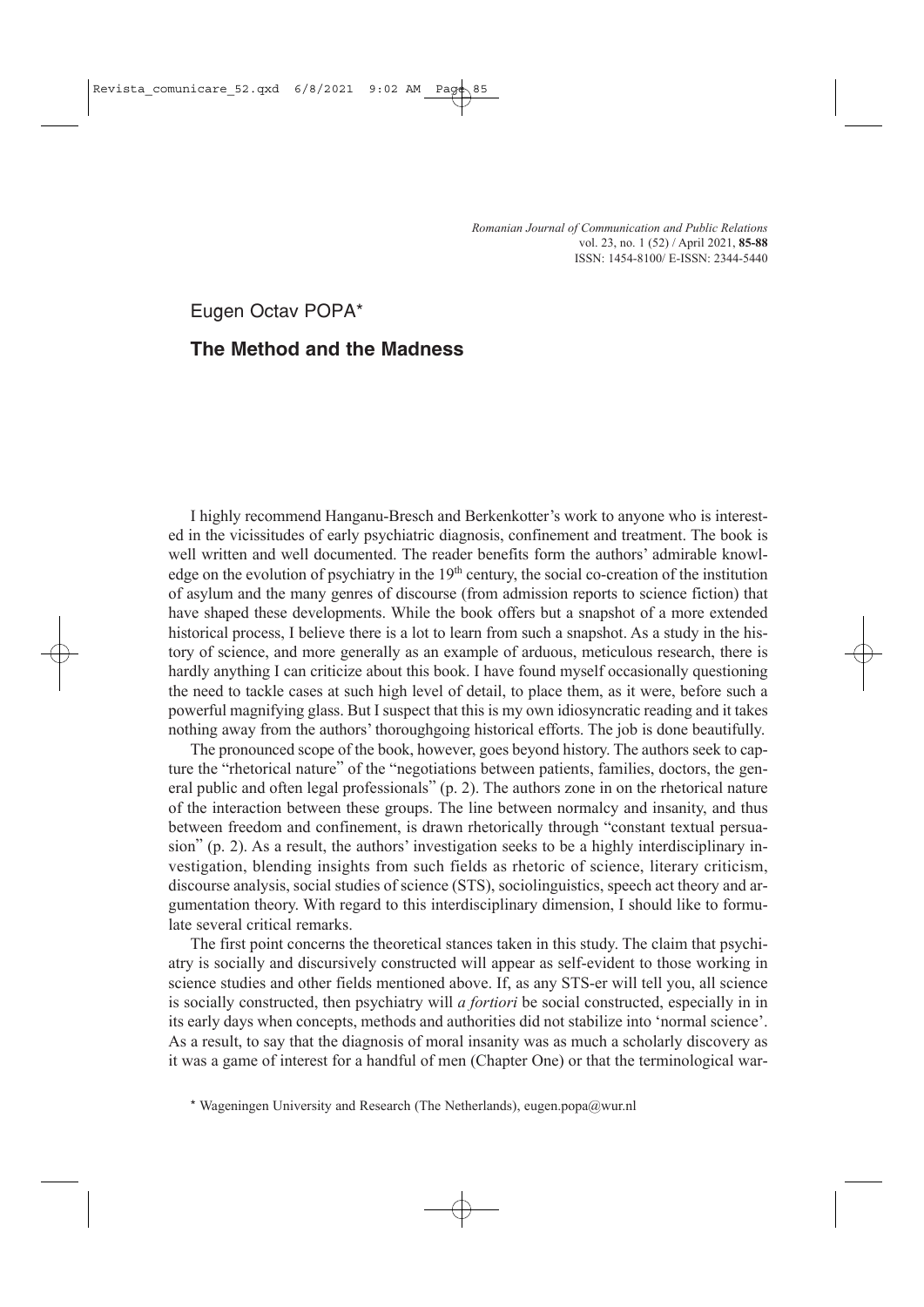fare around the concept of "manic depression" was unfinished even while it was used in legal intervention and social control (Chapter Five) all this is to discover what we already know was there. The thesis is not trivial, granted, but it is not theoretically illuminating either because history investigated through constructivist or rhetorical lenses could hardly have yielded other results. The prophecy was fulfilled before the first corpus document was opened, so the social construction of psychiatry could not have been the sole theoretical stance taken in the book. As a reader, I was thus compelled to look for theoretical originality elsewhere.

Yet the theoretical expected stance failed to materialize. A great variety of concepts were employed, appearing spectrally in unexpected places. None of them truly drove the investigation, however, as one would expect from an analytical inquiry (as opposed to a mere historical one). It must be said that Chapter Three forms a welcome exception in this respect and I shall discuss it below in more detail. Since none of the many concepts introduced was taken up for serious analytical and, dare I say, philosophical reflection, and since none gave the roughly constructivist analysis any unexpected turn, I found myself conditioned to gradually pay less attention to the authors' theoretical tips of the hat. "Our methodology is eclectic", the authors admit at the outset (p. 7); chapter four is announced as being "conceptually eclectic" (p. 101) and in the concluding chapter the method is deemed "heterogenous" (p. 131). Still, I must wonder whether such heterogeneity indeed favors, as the authors claim, or rather complicates the analysis of an already very diverse corpus consisting of admission documents, case notes, newspaper articles, scholarly literature, letters, literature, discharge notes, memoirs, etc. I am ready to accept that "the texts and their stories dictated [the authors'] approaches" (p. 7), but I cannot accept the inevitability of this process. The choice of concepts is a methodological decision in need of explanation, not an inevitable effect of working with a composite set of texts. The analytical engine might be the result of patchwork, with local decisions and corpus-driven theoretical commitments, but I would have expected a glimpse under the hood. If the objects under analysis indeed dictated the choice of analytical tools, they did so in mysterious ways. The result, in any case, is an unshakeable feeling of theoretical superficiality. The concepts are quickly found, quickly applied and quickly discarded. I suspect it wasn't the authors' aim to make a theoretical contribution, for the book contains few moments of theoretical originality. As if to confirm these suspicions that develop throughout the investigation, the concluding chapter contains little or no reference to any of the theoretical concepts previously employed, let alone a full-fledged discussion or placement in a broader context. The conclusion wraps up the study as if nothing but history has been discussed.

As I have already mentioned, chapter three constitutes an exception. Two features distinguish it from other chapters. First, the rhetorical analysis and the historical presentation of facts stand, I believe, in a much more natural balance, the two dimensions supporting and even enhancing each other. Second, the claims about the text are theory-driven in the sense that they could not have been made in that way without the use of theory. Take away the theoretical concepts from the other chapters and the historical analysis survives and might in fact stand on its own; take away the theory from this chapter and there's little left. This successful intertwining between corpus and theory deserves praise and a closer critical scrutiny.

Chapter Three centers on the admission records that were necessary for the confinement of new patients. The admission record, the authors rightly point out, are simultaneously *descriptive* of a patient's condition and *argumentative* of doctor's decision to admit the patient. Central to this decision were two Medical Certificates signed by doctors ("physicians, surgeons, or apothecaries who were not connected in any way to the receiving asylum", p. 61)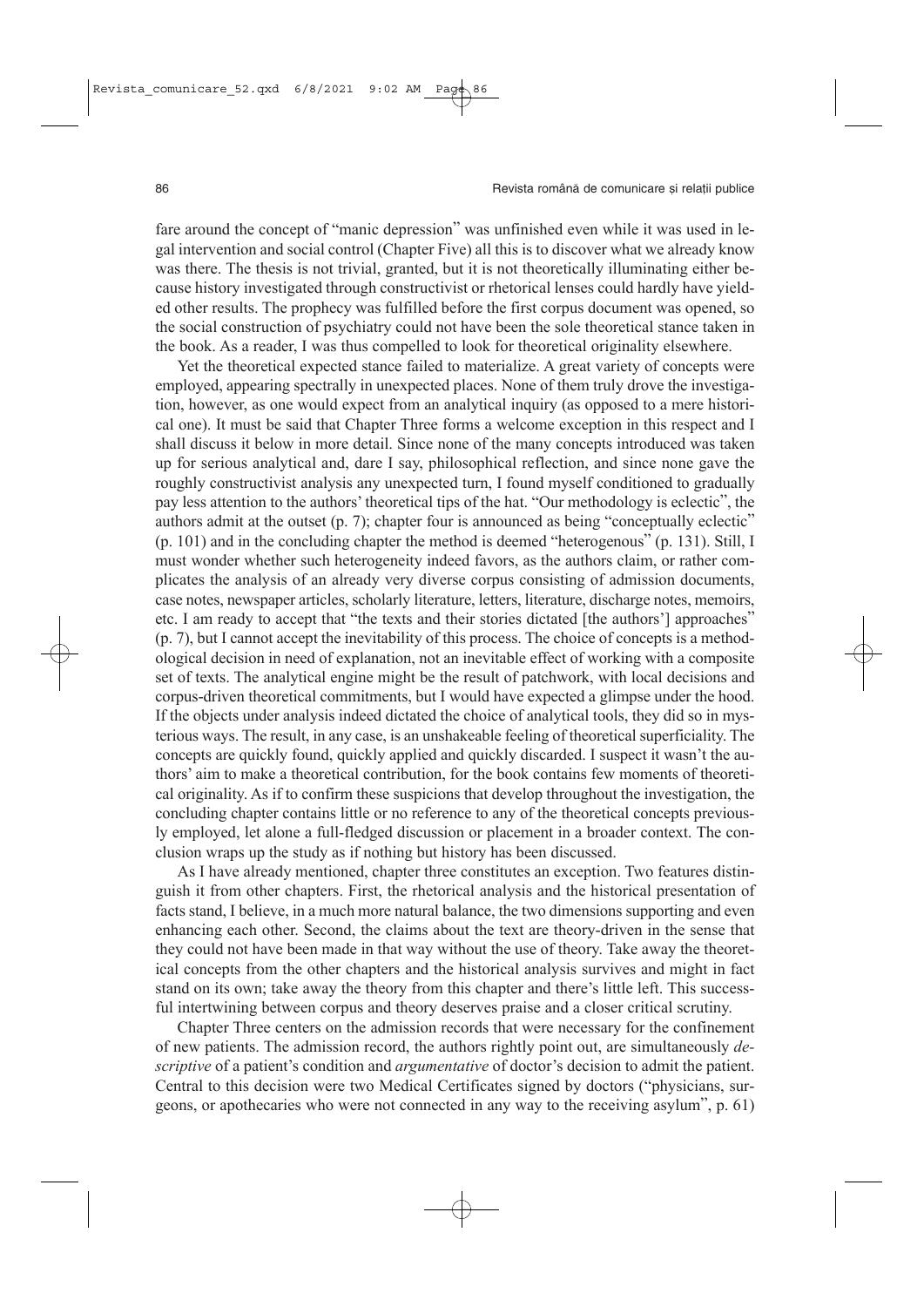without which a patient could not be admitted to the asylum. To understand this discursive process, the authors draw upon speech-act theory and related fields and thus deploy classic speech-act theoretical notions such as *uptake*, *illocutionary force*, *felicity conditions*, *argumentation,* etc. All this is brought upon a case of 'misfire' (failed or infelicitous speech act) related to the admission of Henrietta Unwin. The two Medical Certificates were written more than one week prior to the Order of Admission. Although the Unwin 'backstory' is fascinating and constitutes a pleasant reading, the curiousness of the misfire is not resolved. The authors are forced to conclude that "one can only speculate as to the cause of the week-long delays" (p. 71).

The chapter's robust theoretical apparatus and clear object of study is somewhat disrupted by the authors' hesitation to pin down a concrete research aim for this chapter. In the beginning the aim is to show how the notice of admission functioned as an illocutionary act of complex argumentation (p. 57). Further down, however, the aim acquires a wider scope "to demonstrate how the concept of 'being of unsound mind' was constituted rhetorically in a specific historical context" (p. 58). In hindsight, the second formulation seems to have trumped the first one because there is hardly any argumentation-theoretical analysis of the two cases. But this latter aim is itself muddled by additional (or alternative?) research questions:

First, what do these nineteenth-century admissions records reveal of the rhetorical power of medical certification and instantiated by the act of confinement of an ordinary citizen to an insane asylum? Second, how do the two patient narratives we have constructed from archival documents and secondary sources triangulate with our genre/speech act analysis of the documents of the admissions record? (p. 59)

The problem with these two questions is not only that they are different from each other and each different from the previous two aims, but also that they are somewhat forgotten in the ensuing rhetorical analysis. The chapter contains neither an application of insights to the general phenomenon of "medical certification" nor a detailed comparison with the past chapters (although some remarks are scattered regarding the second question at the end of one of the sections). So we leave these two questions behind as side-thoughts. Even so, the trouble does not end here.

If we take a closer look at what happens in this chapter, we must note the authors' gradual focus on the felicity/misfire pair as part of a process of uptake. Specifically, the authors look at what decides uptake or misfire in an institutionalized sequence of texts: "in this chapter we have sought to show that confinement  $[\,\ldots\,]$  is the "uptake" of the discursive work accomplished by two physicians" (p. 77). It would have therefore been more accurate to formulate the aim of this chapter as the investigation of what determines felicity/misfire in the process of uptake. Yet the authors insist on not providing a straightforward formulation of what they are doing. Instead, the formulation is always muddied in claims that either go beyond or contradict the expectations the reader is forming throughout the analysis. For example, at the very end, we find out that, all along, we have been engaged in an examination of "the rhetorical character of the textual practices surrounding asylum confinement in terms of '*uptake' and 'misfire'*" (p. 78). This formulation is, at best, unintelligible, for now we have to assume another theoretical entity (the rhetorical character) which is in fact the main focus and this entity is analyzed *in terms of,* first, something we thought was the main focus, namely 'uptake', and, second, something we thought was the cause of a failed uptake, namely 'misfire'. Had this lack of accuracy of expression arrived in the context of a clearly defined analytical